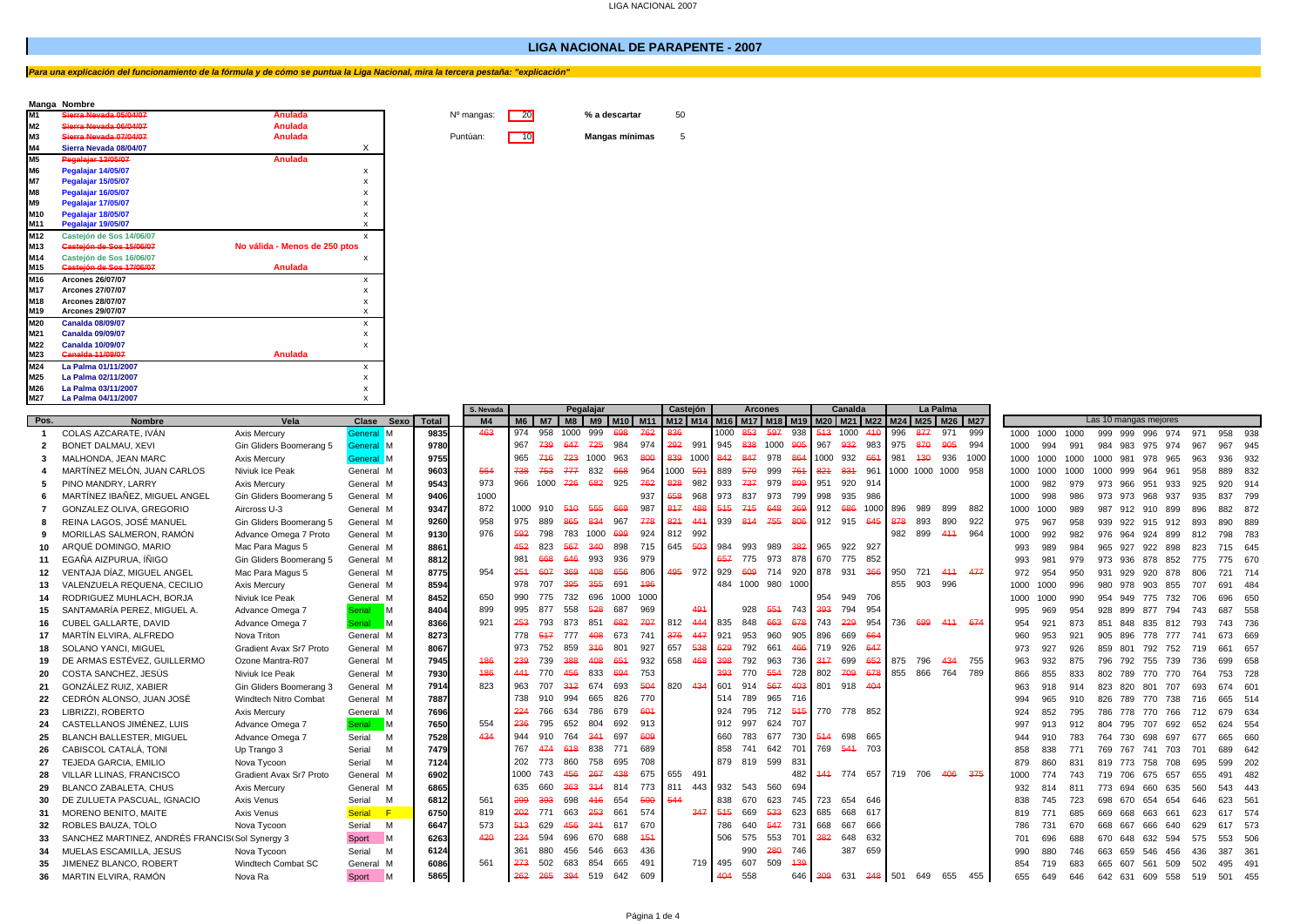#### LIGA NACIONAL 2007

| Pos.     | <b>Nombre</b>                                       | Vela                                      | Clase<br>Sexo         | <b>Total</b> | M <sub>4</sub> |     |     |            |                         |            |         |     |             |             |                 |     |     |             |     |         | M6   M7   M8   M9   M10   M11   M12   M14   M16   M17   M18   M19   M20   M21   M22   M24   M25   M26   M27 |         |            |            | Las 10 mangas mejores               |                                        |                   |                    |                 |
|----------|-----------------------------------------------------|-------------------------------------------|-----------------------|--------------|----------------|-----|-----|------------|-------------------------|------------|---------|-----|-------------|-------------|-----------------|-----|-----|-------------|-----|---------|-------------------------------------------------------------------------------------------------------------|---------|------------|------------|-------------------------------------|----------------------------------------|-------------------|--------------------|-----------------|
| 37       | RUIZ LARREA DE TUERO, JAVIER                        | Ozone Mantra                              | Serial<br>M           | 5859         | 818            | 411 | 711 | 356<br>557 | 645                     | <b>376</b> |         |     | 464         | 549         | 564             | 724 | 416 | 396<br>-231 |     |         |                                                                                                             | 818 724 |            | 711        | 645 564 557 549                     |                                        | 464               | 416 411            |                 |
| 38       | LÓPEZ ÁLVAREZ, CRISTÓBAL ULISES                     | Up Targa 3                                | General M             | 5819         |                | 542 | 224 | 733<br>707 | 964                     | 587        |         |     | 493         | 650         | 674             | 245 |     |             |     |         |                                                                                                             | 964     | 733        | 707        | 674 650<br>587                      | 542                                    | 493               | 245                | 224             |
| 39       | GARCÍA DÍEZ, BEATRIZ                                | Niviuk Ice Peak                           | <b>General F</b>      | 5790         |                | 722 | 271 | 369<br>542 | 670                     | 675        |         |     | 610 557     |             | 280             | 675 | 690 |             |     |         |                                                                                                             | 722     | 690        | 675        | 675 670                             | 610 557                                | 542               | 369                | 280             |
| 40       | SOLIS VILADEGUT, JOSEP ANTONI                       | Gin Gliders Boomerang 5                   | General M             | 5690         | 829            | 892 | 833 | 364<br>833 | 504                     | 792        | 643     |     |             |             |                 |     |     |             |     |         |                                                                                                             | 892     | 833        | 833        | 829 792<br>643                      | 504                                    | 364               | 0                  | $\overline{0}$  |
| 41       | PÉREZ DEL REY, DAVID                                | Nova Ra                                   | – M<br>Sport          | 5647         |                | 573 | 714 | 354<br>851 | 352                     | 717        |         |     | 493         | 454         | 612 527         |     |     |             |     |         |                                                                                                             | 851     | 717        | 714        | 612 573 527                         | 493                                    | 454               | 354                | 352             |
| 42       | GARCÍA AVILÉS, PEDRO JESÚS                          | Advance Omega 7                           | Serial<br>M           | 5630         | 432            | 422 | 658 | 374<br>264 | 818                     | 678        |         |     | 497         | 804         | 535             | 412 |     |             |     |         |                                                                                                             | 818     | 804        | 678        | 658 535                             | 497 432                                | 422               | 412 374            |                 |
| 43       | GIMENEZ VENDRELL, JORDI                             | Axis Mercury                              | General M             | 5604         |                | 255 | 658 | 712<br>456 | 672                     | 773        |         |     |             |             |                 |     |     | 839 833 406 |     |         |                                                                                                             | 839     | 833        | 773        | 712 672 658 456                     |                                        | 406               | 255                | $\Omega$        |
| 44       | ORTIZ MARTIN, VIRGILIO                              | Advance Omega 6                           | Serial<br>M           | 5483         |                | 236 | 615 | 544<br>559 | 613                     | 684        | 654     | 477 |             |             | 322 498 517 439 |     |     |             |     |         |                                                                                                             | 684     | 654        | 615        | 613 559                             | 544 517                                | 498               | 477                | 322             |
| 45       | LÁZARO IRANZO, JOSEP MIQUEL                         | Niviuk Artic                              | Sport<br>M            | 5479         |                | 221 | 463 | 372<br>806 | 658                     | 337        | 608 516 |     |             |             |                 |     |     | 664 663 392 |     |         |                                                                                                             | 806     | 664        | 663        | 658 608                             | 516 463                                | 392               | 372 337            |                 |
| 46       | CRESPO VALDEZ, DANIEI                               | Advance Omega 7                           | Serial<br>м           | 5406         | 959            | 973 | 480 | 456<br>791 | 831                     | 916        |         |     |             |             |                 |     |     |             |     |         |                                                                                                             | 973     | 959        | 916        | 480<br>831<br>791                   | 456                                    | $^{\circ}$        | $\mathbf 0$        | $\Omega$        |
| 47       | <b>GARCIA RIQUELME, JUAN</b>                        | Nova Ra                                   | Sport<br>M            | 5198         |                | 271 | 670 | 203<br>704 | 664                     | 151        |         |     | 789 830     |             | 433             | 483 |     |             |     |         |                                                                                                             | 830     | 789        | 704        | 670<br>664<br>483                   | 433                                    | 271               | 203                | 151             |
| 48       | DIEZ GARCIA, LUIS MIGUEL                            | Up Summit 3                               | Sport<br><b>M</b>     | 5072         |                | 253 | 531 | 542<br>203 | 481                     |            | 501 521 |     | 439         | 393         | 511             | 633 |     | 478 293 523 |     |         |                                                                                                             | 633     | 542        | 531        | 523 521                             | 511 501                                | 478               | 439                | 393             |
| 49       | ACEITUNO CÁMARA, FERNANDO                           | Ozone Addict                              | Sport<br><sup>N</sup> | 4985         | 186            | 412 | 670 | 456<br>314 | 658                     | 454        |         | 468 | 829         | 461         |                 | 531 |     |             |     |         |                                                                                                             | 829     | 670        | 658        | 531 468<br>461                      | 456                                    | 412               | 314                | 186             |
| 51       | PÉREZ ASERRADOR, ANTONIO                            | Gin Gliders Boomerang Spor Serial         | <b>M</b>              | 4969         |                |     |     |            |                         |            |         |     | 610 562     |             |                 | 862 |     |             |     | 913 728 | 405<br>889                                                                                                  | 913     | 889        | 862        | 728 610<br>562                      | 405                                    | $\Omega$          | $\mathbf 0$        | $\Omega$        |
| 50       | ALCOY RUIZ, DAVID                                   | Mac Para Magus XI                         | Serial<br><b>M</b>    | 4969         |                | 412 | 626 | 669<br>725 | 651                     | 576        |         |     | 750         | 432         |                 |     |     | 128         |     |         |                                                                                                             | 750     | 725        | 669        | 651 626 576 432                     |                                        | 412               | 128                | $\overline{0}$  |
| 52       | FERNÁNDEZ FERNÁNDEZ, JOEL                           | Nova Tatoo                                | Sport<br><b>M</b>     | 493          |                | 202 | 220 | 648<br>344 | 337                     |            |         |     | 802         | 662         | 566 641         |     | 382 | 331<br>458  |     |         |                                                                                                             | 802     | 662        | 648        | 641 566                             | 382 344                                | 337               | 331                | 220             |
| 53       | PORTILLO VALERO, CARLOS                             | Advance Omega 7                           | Serial<br><b>M</b>    | 4874         | 561            | 202 | 473 | 358<br>336 | 660                     |            |         |     |             | 420 392 517 |                 |     |     |             | 661 | 373     | 411<br>406                                                                                                  | 661     | 660        | 561        | 517 473 420 411                     |                                        | 406               | 392                | 373             |
| 54       | MOYÉS VALLS, ENRIC                                  | Ozone Rush                                | Club<br><b>N</b>      | 4773         |                | 231 | 263 | 332<br>456 | 656                     | 609        | 807 500 |     |             |             |                 |     |     | 487 428 235 |     |         |                                                                                                             | 807     | 656        | 609        | 500<br>487                          | 456 428                                | 332               | 263                | 235             |
| 55       | ZUGARINI, SILVIO                                    | Ozone Addict                              | Sport<br>м            | 4688         | 517            | 246 | 634 | 330<br>319 | 286                     | 670        | 540     | 477 | 335 561     |             | 483 305         |     |     |             |     |         |                                                                                                             | 670     | 634        | 561        | 540 517 477 335                     |                                        | 330               | 319                | 305             |
| 56       | HERNANDEZ BAUTISTA, FRANCISCO                       | Advance Omega 7                           | Serial<br>м           | 4664         |                | 336 | 482 |            | 320<br>257              |            | 492     | 212 | 456 688     |             | 486             |     |     |             |     | 700 707 | 399<br>309                                                                                                  | 707     | 700        | 688        | 492 456                             | 399 336                                | 320               | 309                | 257             |
| 57       | CORRAL CHECA, MIGUEL                                | Advance Omega 6                           | Serial<br><b>M</b>    | 4585         |                | 626 | 960 | 676<br>910 | 674                     | 739        |         |     |             |             |                 |     |     |             |     |         |                                                                                                             | 960     | 910        | 739        | 676 674<br>626                      | $\Omega$                               | $^{\circ}$        | $\mathbf 0$        | $\Omega$        |
| 58       | VAZQUEZ MARTINEZ, JOSÉ                              | Advance Omega 7                           | Serial<br>м           | 4539         |                | 202 | 541 | 709<br>700 | 653                     | 655        | 622 457 |     |             |             |                 |     |     |             |     |         |                                                                                                             | 709     | 700        | 655        | 653 622                             | 541 457                                | 202               | $\mathbf 0$        | $\Omega$        |
| 59       | SILLA MARTÍNEZ. NANDO                               | Nova Tatoo                                | Sport<br><b>M</b>     | 4453         |                | 257 | 496 | 308<br>508 | 181                     | 454        | 457     | 552 | 400         | 430         |                 | 864 |     |             |     |         |                                                                                                             | 864     | 552        | 508        | 496 457                             | 430 400                                | 308               | 257                | 181             |
| 60       | MEDINA RUIZ, SALVADOR                               | Ozone Addict                              | Sport<br>M            | 4265         | 480            |     |     |            |                         |            |         | 212 | 349         | 534         | 263             | 526 |     |             | 519 | 558     | 401<br>423                                                                                                  | 558     | 534        | 526        | 480<br>423<br>519                   | 401                                    | 349               | 263                | 212             |
|          | RODRIGUEZ HERNANDEZ, ROSA                           | Advance Omega 7                           | F<br><b>Serial</b>    | 4219         | 383            | 248 | 477 | 285        | 313 269                 |            | 455 212 |     | 301         | -444        | 236             |     |     |             | 695 | 564     | 554<br>400                                                                                                  | 695     | 564        | 554        | 455 400                             | 383 313                                | 301               | 285                | 269             |
| 61       | LINDO MIMOSO, EDUARDO                               | Advance Omega 6                           | M                     | 3935         |                | 268 | 338 | 316<br>496 | 253                     | 559        |         |     | 353         | 555         | 291             | 506 |     |             |     |         |                                                                                                             |         |            | 506        |                                     |                                        |                   | 268                | 253             |
| 62       |                                                     | <b>Gradient Avax Rse</b>                  | Serial                |              |                | 231 | 466 | 324<br>240 | 613                     | 151        |         |     | 786         | 571         | 551             |     |     |             |     |         |                                                                                                             | 559     | 555        |            | 496 353 338 316                     |                                        | 291               |                    | $\Omega$        |
| 63<br>64 | MARRERO LINARES, TOMÁS<br>FALCON SOLDEVILA, AGUSTIN | Nova Ra                                   | General M<br>M        | 3933<br>3877 |                | 650 | 716 | 727<br>386 | 684                     | 714        |         |     |             |             |                 |     |     |             |     |         |                                                                                                             | 786     | 613<br>716 | 571<br>714 | 551<br>466<br>324<br>684 650<br>386 | 240                                    | 231<br>$^{\circ}$ | 151<br>$\mathbf 0$ | $\Omega$        |
|          | GONZALEZ POLO, JUAN RAMÓN                           |                                           | Sport<br><b>M</b>     | 3824         | 419            | 299 | 479 | 308<br>247 | 225                     |            | 542 441 |     | 460 457     |             | 496             | 404 |     |             |     |         |                                                                                                             | 727     | 479        | 460        |                                     | $\mathbf{0}$                           |                   |                    |                 |
| 65       |                                                     | <b>Windtech Tempest</b><br>Ozone Mantra 2 | Sport<br><sub>N</sub> |              | 412            | 539 | 329 | 232<br>274 | 225                     | 151        |         |     |             | 562         | 395             | 638 |     |             |     |         |                                                                                                             | 542     |            | 539        | 441 419 404 308                     |                                        | 299               | 247<br>225         | 225<br>151      |
| 66       | RODRIGUEZ GARCÍA, JOSÉ DIMAS                        |                                           | Serial                | 3757<br>3713 |                | 409 | 659 | 715<br>352 | 969                     | 609        |         |     |             |             |                 |     |     |             |     |         |                                                                                                             | 638     | 562        |            | 412 395 329 274                     |                                        | 232               |                    |                 |
| 67       | PINZON TASCON, PEDRO PABLO                          | Gin Gliders Boomerang 4                   | General M             | 3692         |                | 455 | 177 | 225<br>237 | 354                     | 493        |         |     |             |             | 601 541 181 428 |     |     |             |     |         |                                                                                                             | 969     | 715        | 659        | 609<br>409<br>352                   | $\Omega$                               | $\mathbf 0$       | $\Omega$           | $\Omega$        |
| 68       | SANCHO MATAS, RAFAEL                                | Advance Epsilon 4                         | Club<br>۱N            |              |                | 459 | 676 | 456<br>253 | 686                     |            |         | 471 |             |             |                 |     |     |             |     |         |                                                                                                             | 601     | 541        | 493        | 455<br>428                          | 354 237                                | 225               | 181                | 177<br>$\Omega$ |
| 69       | LORES AZNAR, ALEJANDRO                              | Pro-Desing Jalpa                          | Sport<br>м            | 3610         |                |     |     |            |                         | 609        |         |     |             |             |                 |     |     |             |     |         |                                                                                                             | 686     | 676        | 609        | 471 459<br>456                      | 253                                    | 0                 | $\Omega$           |                 |
| 70       | CARLOS                                              | <b>Windtech Tempest</b>                   | Sport<br><b>M</b>     | 3606         |                | 202 | 656 | 456<br>249 | 651                     |            |         |     |             | 459         | 398 535         |     |     |             |     |         |                                                                                                             | 656     | 651        | 535        | 459 456<br>398                      | 249                                    | 202               | $\Omega$           | $\Omega$        |
| 71       | IBAN GONZÁLEZ, ASIER                                | Nova Tycoon                               | Serial<br>м           | 3577         |                | 457 | 910 | 999<br>367 | 663                     | 181        |         |     |             |             |                 |     |     |             |     |         |                                                                                                             | 999     | 910        | 663        | 457<br>367<br>181                   | $\mathbf 0$                            | $^{\circ}$        | $\mathbf 0$        | $\Omega$        |
| 72       | CHAO BOAN, RAMÓN                                    | Advance Sigma 6                           | Sport<br><b>M</b>     | 3548         | 420            |     |     |            |                         |            | 542 513 |     | 452 370     |             | 256 381         |     |     | 229 385     |     |         |                                                                                                             | 542     | 513        | 452        | 420<br>385<br>381                   | 370                                    | 256               | 229                | $\Omega$        |
| 73       | MAIRAL OLIVAN, DAVID                                | Gin Gliders Zoom                          | Sport<br><sup>N</sup> | 3475         |                | 438 | 481 | 526<br>679 | 676                     | 675        |         |     |             |             |                 |     |     |             |     |         |                                                                                                             | 679     | 676        | 675        | 526 481<br>438                      | $\Omega$                               | $\Omega$          | $\Omega$           | $\Omega$        |
| 74       | VILLOCH, CARLOS                                     | Advance Sigma 6                           | Sport<br><sup>N</sup> | 3355         |                | 229 | 177 | 270<br>264 | 647                     | 473        | 649 646 |     |             |             |                 |     |     |             |     |         |                                                                                                             | 649     | 647        | 646        | 473 270<br>264                      | 229                                    | 177               | $\Omega$           | $\Omega$        |
| 75       | TRUJILLO ISERN, MARC                                | Nova Tycoon                               | Serial<br>M           | 3296         | 554            | 202 | 177 | 341 703    | 439                     | 414        |         | 466 |             |             |                 |     |     |             |     |         |                                                                                                             | 703     | 554        | 466        | 439 414<br>341                      | 202                                    | 177               | $\Omega$           | $\Omega$        |
| 77       | PADILLA RAMÍREZ, MIGUEL AGUSTÍN                     | Gradient Avax XC                          | General M             | 3243         |                | 311 |     |            | 261 249 317 225         | 151        |         |     |             |             |                 |     |     |             |     | 719 307 | 400<br>303                                                                                                  | 719     | 400        | 317        | 311 307<br>303                      | 261                                    | 249               | 225                | 151             |
| 76       | DIAZ MÁS, ANTONIO                                   | Axis Venus                                | Serial<br>M           | 3242         | 573            |     |     |            |                         |            | 652 212 |     |             |             | 572 556 677     |     |     |             |     |         |                                                                                                             | 677     | 652        | 573        | 572 556<br>212                      | $\Omega$                               | $\Omega$          | $\Omega$           | $\Omega$        |
| 78       | PRIDHAM, DOUGLAS                                    | Advance Omega 7                           | Serial<br>M           | 3237         |                | 538 | 594 | 389<br>351 | 661                     | 704        |         |     |             |             |                 |     |     |             |     |         |                                                                                                             | 704     | 661        | 594        | 538 389<br>351                      | $\mathbf 0$                            | $^{\circ}$        | $\mathbf 0$        | $\Omega$        |
| 79       | IÑIGUEZ MADRID, IVÂN                                | Aircross U-3                              | General M             | 3236         |                | 906 | 533 | 348<br>679 | 770                     |            |         |     |             |             |                 |     |     |             |     |         |                                                                                                             | 906     | 770        | 679        | 533<br>348                          | $\mathbf 0$<br>$\Omega$                | $\Omega$          | $\Omega$           | $\Omega$        |
| 80       | CERVILLA DÍAZ, CARLOS                               | Swing Astral 5                            | Sport<br>М            | 3223         | 567            | 260 | 499 | 346<br>316 | 655                     | 580        |         |     |             |             |                 |     |     |             |     |         |                                                                                                             | 655     | 580        | 567        | 499 346 316 260                     |                                        | $\Omega$          | $\mathbf 0$        |                 |
| 81       | <b>MORALES GOMEZ, LUIS</b>                          | Nova Tatoo                                | Sport<br>M            | 3216         |                | 266 | 224 | 299<br>648 | 225                     | 179        |         | 497 |             |             |                 |     | 130 | 382<br>366  |     |         |                                                                                                             | 648     | 497        | 382        | 366 299<br>266                      | 225                                    | 224               | 179                | 130             |
| 82       | ALSINET FLIX, JOAQUÍN                               | <b>Gin Gliders Nomad</b>                  | Serial<br>м           | 3171         |                | 419 | 226 | 203<br>276 | 423                     | 207        |         |     |             |             |                 |     | 151 | 620<br>646  |     |         |                                                                                                             | 646     | 620        | 423        | 419 276<br>226                      | 207                                    | 203               | 151                | $\Omega$        |
| 83       | <b>BEA CHORRO, MARIO</b>                            | <b>Gin Gliders Nomad</b>                  | Serial<br>м           | 3161         |                | 251 | 203 | 542<br>258 | 225                     |            |         |     |             |             |                 |     | 633 | 593<br>456  |     |         |                                                                                                             | 633     | 593        | 542        | 456 258<br>251                      | 225                                    | 203               | $\Omega$           | $\Omega$        |
| 84       | PEREZ LEUNDA, RODOLFO                               | Nova Tatoo                                | Sport<br><sup>N</sup> | 3127         |                | 437 | 658 | 381<br>316 | 663                     | 672        |         |     |             |             |                 |     |     |             |     |         |                                                                                                             | 672     | 663        | 658        | 437 381<br>316                      | $\overline{0}$                         | $\overline{0}$    | $\Omega$           | $\Omega$        |
| 85       | MORENO BALAÑA, TON                                  | Niviuk Artic                              | Sport<br><sup>N</sup> | 3099         |                | 568 | 398 | 320<br>513 | 467                     | 372        |         |     |             |             |                 |     |     | 461         |     |         |                                                                                                             | 568     | 513        | 467        | 461<br>398<br>372                   | 320                                    | $\overline{0}$    | 0                  | $\Omega$        |
| 87       | ARENAS HERNANDO, FRANCISCO                          | Swing Astral 4                            | M<br>Sport            | 3094         | 362            |     |     |            |                         |            |         |     |             | 427 369     | 312 302         |     |     |             |     | 348 258 | 408<br>308                                                                                                  | 427     | 408        | 369        | 362 348                             | 312 308                                | 302               | 258                | $\Omega$        |
| 86       | FERRER ARGELICH, GREGORIO                           | Advance Sigma 6                           | Sport<br>м            | 3094         |                |     |     |            |                         |            | 494 488 |     | 258 573 544 |             |                 |     |     | 355 382     |     |         |                                                                                                             | 573     | 544        | 494        | 488 382                             | 355 258                                | $\Omega$          | $\Omega$           | $\Omega$        |
| 88       | PEREZ AVILA, VICTOR                                 | Axis Vega                                 | Sport<br><b>M</b>     | 3075         |                | 460 | 609 | 456<br>294 | 655                     | 601        |         |     |             |             |                 |     |     |             |     |         |                                                                                                             | 655     | 609        | 601        | 460 456<br>294                      | $\Omega$                               | $\Omega$          | $\Omega$           | $\Omega$        |
| 89       | FARRÉ HERNANDEZ, JORDI                              | Ozone Rush                                | Club<br><b>M</b>      | 3063         |                | 268 |     |            | 177 303 507 337         |            | 486 443 |     |             |             |                 |     | 295 | 247         |     |         |                                                                                                             | 507     | 486        | 443        | 337 303 295 268 247                 |                                        |                   | 177                | $\Omega$        |
| 90       | TELLETXEA MITXELENA, RAMÓN                          | Nova Tycoon                               | Serial<br>M           | 3052         |                | 631 |     |            | 394 353 534 470         | 670        |         |     |             |             |                 |     |     |             |     |         |                                                                                                             | 670     | 631        | 534        | 470 394 353                         | $\overline{0}$                         | $\overline{0}$    | $\Omega$           |                 |
| 91       | NAVARRO GONZALEZ, FRANCISCO                         | Advance Omega 7                           | M<br>Serial           | 3000         |                |     |     |            |                         |            |         |     |             |             | 774 724 760 742 |     |     |             |     |         |                                                                                                             | 774     | 760        | 742        | 724<br>$\mathbf 0$                  | $\mathbf 0$<br>0                       | $^{\circ}$        | $\mathbf 0$        | $\Omega$        |
| 92       | DÍAZ IRAETA, JOSÉ LUIS                              | Nova Triton                               | General M             | 2835         |                |     |     |            | 434 644 633 343 347     |            |         | 434 |             |             |                 |     |     |             |     |         |                                                                                                             | 644     | 633        | 434        | 434<br>347<br>343                   |                                        | $\Omega$          | 0                  | $^{\circ}$      |
| 93       | ACON SOTO, CESAR                                    | Axis Vega 2                               | Sport<br>м            | 2834         |                | 559 |     |            | 619 270 253 697 436     |            |         |     |             |             |                 |     |     |             |     |         |                                                                                                             | 697     | 619        | 559        | 436 270<br>253                      | 0                                      | $\mathbf 0$       | $\mathbf{0}$       | $\mathbf 0$     |
| 94       | <b>BALLESTER PI, SERGI</b>                          | Gin Gliders Boomerang Spor Serial         | М                     | 2831         |                |     |     |            |                         |            | 655 498 |     |             |             |                 |     |     | 414 757 507 |     |         |                                                                                                             | 757     | 655        | 507        | 498 414                             | $\overline{\mathbf{0}}$<br>$\mathbf 0$ | $\mathbf 0$       | $\mathbf 0$        | $\mathbf 0$     |
| 95       | SUSI CONSUEGRA, COSME                               | Advance Omega 6                           | Serial<br>м           | 2813         |                |     |     |            | 451 177 274 255 460 182 |            |         |     |             |             |                 |     |     | 130 429 455 |     |         |                                                                                                             | 460     | 455        | 451        | 429 274 255 182                     |                                        | 177               | 130                | $\overline{0}$  |
| 96       | BARRETO CABRERA, MIGUEL NICOLÁS                     | Advance Omega 7                           | Serial<br>М           | 2741         |                |     |     |            |                         |            |         |     |             |             |                 |     |     |             |     |         | 856 675 410 800                                                                                             | 856     | 800        | 675        | 410<br>$\mathbf 0$                  | 0<br>0                                 | 0                 | 0                  | $\mathbf 0$     |
| 97       | FRECHIN BUIL, LUIS                                  | Ozone Vulcan                              | Sport<br>м            | 2711         |                |     |     |            | 264 347 314 665 670 451 |            |         |     |             |             |                 |     |     |             |     |         |                                                                                                             | 670     | 665        | 451        | 347 314 264                         | 0                                      | $\mathbf 0$       | $\mathbf 0$        | $^{\circ}$      |
| 98       | AZAGRA NAVASCUES, FELIX                             | Up Trango                                 | Serial<br>М           | 2694         |                |     |     |            | 492 261 645 633 663     |            |         |     |             |             |                 |     |     |             |     |         |                                                                                                             | 663     | 645        | 633        | 492 261                             | $\overline{\mathbf{0}}$<br>$\mathbf 0$ | $^{\circ}$        | $\mathbf 0$        | $\overline{0}$  |
| 99       | ARISTONDO ATXEGA, ANDONI                            | Advance Omega 7                           | Serial<br>м           | 2668         |                |     |     |            |                         |            |         |     |             |             | 649 773 540 706 |     |     |             |     |         |                                                                                                             | 773     | 706        | 649        | 540<br>$\overline{0}$               | $\mathbf{0}$<br>$\mathbf 0$            | $^{\circ}$        | $\mathbf 0$        | $^{\circ}$      |
| 100      | JIMENEZ MELENDEZ, MARIA EUGENIA                     | Gradient Aspen 2                          | Sport<br>м            | 2655         |                |     |     |            | 260 271 521 260 632 711 |            |         |     |             |             |                 |     |     |             |     |         |                                                                                                             | 711     | 632        | 521        | 271 260 260                         | - 0                                    | 0                 | $\mathbf{0}$       | $\overline{0}$  |
|          | 101 TORRES OCHOA, ENRIQUE                           | Advance Sigma 6                           | Sport<br>M            | 2606         |                |     |     |            | 202 212 203 317 225     | 151        |         |     |             |             | 441 187 256 412 |     |     |             |     |         |                                                                                                             | 441     |            |            | 412 317 256 225 212 203 202         |                                        |                   | 187 151            |                 |
|          | 102 ISASA ONZAIN, JOSE MIGUEL                       | Nova Aeron                                | M<br>Sport            | 2539         |                |     |     |            | 202 207 272 535 225     |            |         |     |             |             | 457 641         |     |     |             |     |         |                                                                                                             |         |            |            | 641 535 457 272 225 207 202 0       |                                        |                   | $0\qquad 0$        |                 |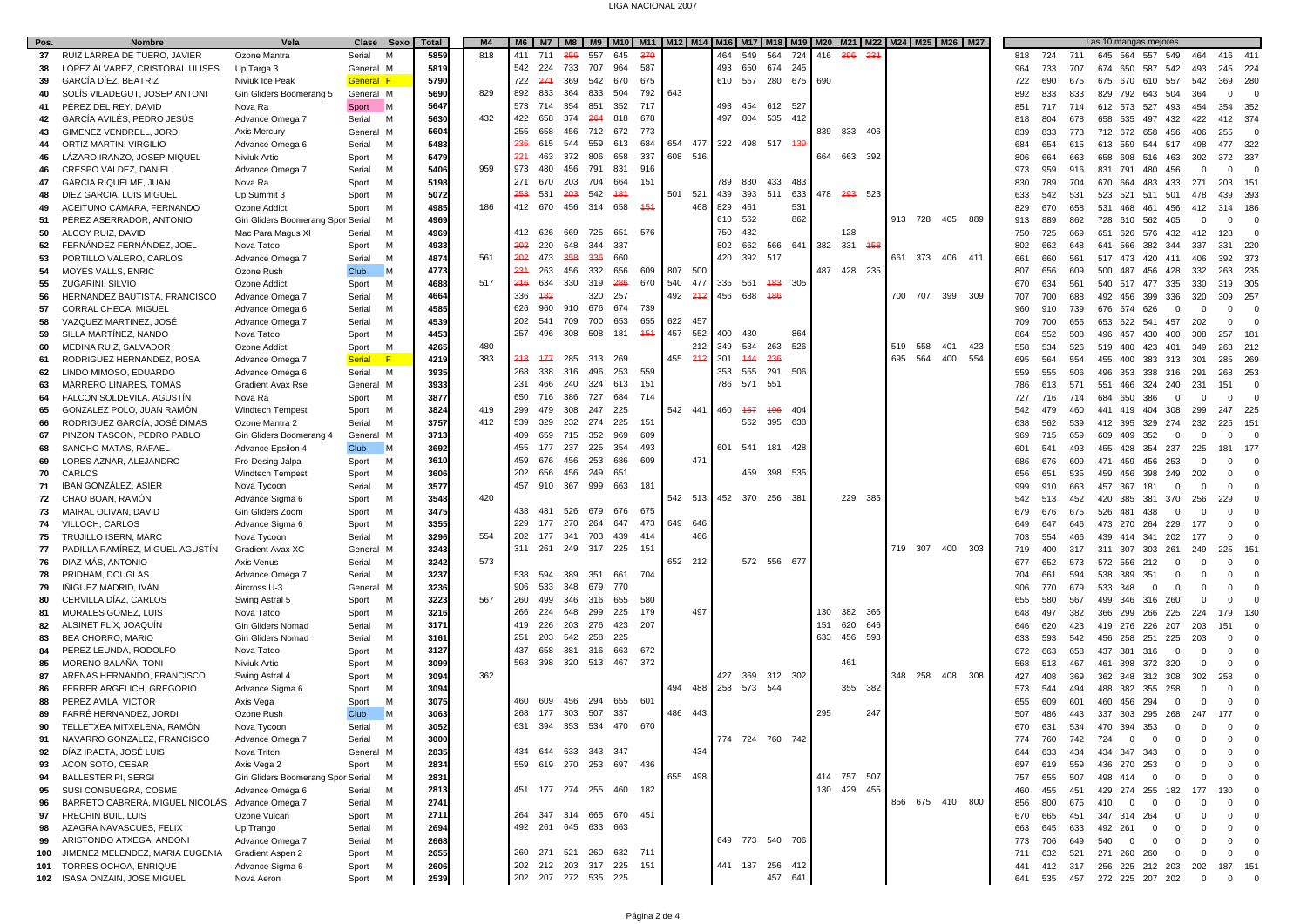#### LIGA NACIONAL 2007

| Pos. | <b>Nombre</b>                                     | Vela                              | Clase Sexo  | Total | M4  |             |         |                     |            | M6   M7   M8   M9   M10   M11   M12   M14   M16   M17   M18   M19   M20   M21   M22   M24   M25   M26   M27 |     |         |                 |         |     |             |     |            |     |     |            |              | Las 10 mangas mejores                              |                |                |                                  |
|------|---------------------------------------------------|-----------------------------------|-------------|-------|-----|-------------|---------|---------------------|------------|-------------------------------------------------------------------------------------------------------------|-----|---------|-----------------|---------|-----|-------------|-----|------------|-----|-----|------------|--------------|----------------------------------------------------|----------------|----------------|----------------------------------|
| 103  | RAMOS CHINEA, LUIS MANUEL                         | Up Targa                          | General M   | 2537  |     |             |         |                     |            |                                                                                                             | 772 | 594     | 646             | 525     |     |             |     |            |     |     | 772<br>646 | 594<br>525   | $\mathbf 0$<br>$\mathbf 0$                         | $\mathbf 0$    | $\mathbf 0$    | $\mathbf 0$<br>$^{\circ}$        |
| 104  | MÓNICO RODRIGUEZ, RAMÓN                           | Gin Gliders Boomerang Spor Serial | M           | 2520  |     |             |         |                     |            |                                                                                                             |     |         | 316 513 390     |         |     |             |     | 697 296    |     | 308 | 697<br>513 | 316<br>390   | 308<br>296                                         |                | $\Omega$       | $\mathbf 0$<br>$\mathbf 0$       |
| 105  | BATET MALLAFRE, ANTONIO                           | Gin Gliders Zoom                  | M<br>Sport  | 2515  |     | 562<br>196  | 327     | 509<br>351          | 570        |                                                                                                             |     |         |                 |         |     |             |     |            |     |     | 570<br>562 | 351<br>509   | 327<br>196                                         | $\Omega$       | $\Omega$       | $\Omega$<br>$\Omega$             |
| 106  | ROCHA COTRINA, MARCOS                             | Advance Omega 6                   | M<br>Serial | 250   |     |             |         |                     |            |                                                                                                             |     | 731 597 |                 | 509 668 |     |             |     |            |     |     | 668<br>731 | 597<br>509   | $\mathbf 0$<br>$^{\circ}$                          | $\Omega$       | $\Omega$       | $\Omega$<br>$\Omega$             |
| 107  | <b>MOSS, NICKY</b>                                | Axis Venus Proto                  | General M   | 2498  |     | 500<br>271  | 538     | 289<br>456          | 444        |                                                                                                             |     |         |                 |         |     |             |     |            |     |     | 500        | 456<br>444   | 289<br>271                                         | $\Omega$       | $^{\circ}$     | $\mathbf 0$<br>$\Omega$          |
|      |                                                   |                                   | M           | 2476  |     | 213<br>177  | 203     | 237<br>225          |            |                                                                                                             |     |         | 454 442 525     |         |     |             |     |            |     |     | 538        | 237          |                                                    |                |                | $\mathbf 0$<br>$\Omega$          |
| 108  | SANCHEZ GARCÍA, IGNACIO JOSÉ                      | Advance Omega 7                   | Serial      |       |     | 289         | 771 354 | 208 658             | 171        |                                                                                                             |     |         |                 |         |     |             |     |            |     |     | 525<br>454 | 442          | 225 213                                            | 203            | 177            | $\Omega$                         |
| 109  | MATABOSCH, JORDI                                  | Up Trango                         | Serial<br>M | 245'  |     |             |         |                     |            |                                                                                                             |     |         |                 |         |     |             |     |            |     |     | 658<br>771 | 354<br>289   | 208<br>171                                         | $\Omega$       | $\Omega$       | $\Omega$                         |
| 110  | LAFUENTE BELLO, JUAN JOSÉ                         | Nova Radon                        | M<br>Serial | 244'  |     |             |         |                     |            |                                                                                                             |     | 341 717 |                 | 538 845 |     |             |     |            |     |     | 717<br>845 | 538<br>341   | $\mathbf 0$<br>$\mathbf 0$                         | $\mathbf 0$    | $^{\circ}$     | $\Omega$<br>$\mathbf 0$          |
| 111  | YUSTE RAMÍREZ, JOSÉ FRACNCISCO                    | Ozone Vulcan                      | м<br>Sport  | 2406  |     |             |         |                     |            | 459 497                                                                                                     | 269 | 501     | 199             | 481     |     |             |     |            |     |     | 501<br>497 | 459<br>481   | 269<br>199                                         | $\mathbf 0$    | $\mathbf 0$    | $\Omega$<br>$\Omega$             |
| 112  | CAMPAZAS FERNANDEZ, MARCO                         | Skywalk Cayenne 2                 | M<br>Sport  | 2393  |     | 336<br>177  | 237     | 219                 |            |                                                                                                             |     |         | 442 446 397 139 |         |     |             |     |            |     |     | 446<br>442 | 336<br>397   | 237<br>219                                         | 177            | 139            | $\Omega$<br>$\Omega$             |
| 113  | SALINAS PEREZ, RAFAEL                             | Up Summit 3                       | Sport<br>м  | 2388  |     | 268<br>482  | 358     | 555                 | 225<br>500 |                                                                                                             |     |         |                 |         |     |             |     |            |     |     | 555<br>500 | 358<br>482   | 268<br>225                                         | $\mathbf 0$    | $\Omega$       | $\Omega$<br>$\mathbf 0$          |
| 114  | <b>FARRUS MORAGUES, JORDI</b>                     | Gradient Aspen 2                  | M<br>Sport  | 2353  |     | 318 222     |         | 181                 |            |                                                                                                             |     |         |                 |         | 720 | 529         | 383 |            |     |     | 720<br>529 | 383<br>318   | 222<br>181                                         | $\mathbf 0$    | $^{\circ}$     | $\mathbf 0$<br>$\Omega$          |
| 115  | POL BERNAL, Lluis                                 | Niviuk Ice Peak                   | General M   | 2313  |     |             |         |                     |            |                                                                                                             |     |         |                 |         |     | 725 629     | 959 |            |     |     | 725<br>959 | 629          | $\Omega$<br>$\mathbf 0$<br>$^{\circ}$              | $^{\circ}$     | $\Omega$       | $\Omega$<br>$\mathbf 0$          |
| 116  | PÉREZ MARTINEZ, JOSE RAMON                        | Advance Sigma 6                   | M<br>Sport  | 2284  | 591 | 202<br>382  | 318     | 791                 |            |                                                                                                             |     |         |                 |         |     |             |     |            |     |     | 591<br>791 | 382<br>318   | 202<br>$\Omega$                                    | $\Omega$       | $\Omega$       | $\Omega$<br>$\Omega$             |
| 117  | BENITO VELASCO, CARLOS                            | Nova Aeron                        | M<br>Sport  | 2245  |     | 234<br>414  | 208     | 483<br>470          | 436        |                                                                                                             |     |         |                 |         |     |             |     |            |     |     | 483<br>470 | 436<br>414   | 234<br>208                                         | $^{\circ}$     | $\mathbf 0$    | $\mathbf 0$<br>$\Omega$          |
| 118  | SALSE SUBIRA, LLUIS                               | Nova Tatoo                        | M<br>Sport  | 2240  |     | 260<br>222  | 303     | 227<br>304          | 436        |                                                                                                             |     | 344 144 |                 |         |     |             |     |            |     |     | 436<br>344 | 304<br>303   | 260<br>227                                         | 222            | 144            | $\Omega$<br>$\mathbf 0$          |
| 120  | HERNANDEZ REYES DAVID                             | Gradient Avax XC                  | General M   | 2108  |     |             |         |                     |            |                                                                                                             |     |         |                 |         |     |             |     | 716<br>595 | 399 | 398 | 595<br>716 | 399<br>398   | $\mathbf 0$<br>$^{\circ}$                          | $\Omega$       | $\overline{0}$ | $\Omega$<br>$\Omega$             |
| 119  | PONS GUASCH, IGNASI                               | Airwave Sport 2                   | Club<br>M   | 2107  |     |             |         | 202 177 203 535 181 |            |                                                                                                             |     |         |                 |         |     | 148 429 232 |     |            |     |     | 429<br>535 | 232<br>203   | 202 181                                            | 177            | 148            | $\Omega$<br>$\Omega$             |
| 121  | GONZÁLEZ EXPÓSITO, DAVID                          | <b>Gradient Aspen</b>             | M<br>Sport  | 2106  |     |             |         |                     |            |                                                                                                             |     | 443 276 |                 |         |     |             |     | 569<br>413 | 405 |     | 443<br>569 | 405<br>413   | 276<br>$\mathbf 0$                                 | 0              | $\mathbf 0$    | $\Omega$<br>$\mathbf 0$          |
| 122  | HERNANDEZ GONZALEZ, RAUL IVAN                     | <b>Gradient Asper</b>             | M<br>Sport  | 2102  |     |             |         |                     |            |                                                                                                             |     |         |                 |         |     |             |     | 693<br>591 | 436 | 382 | 591<br>693 | 382<br>436   | $\mathbf 0$<br>$^{\circ}$                          | $\Omega$       | $\Omega$       | $\Omega$<br>$\Omega$             |
| 123  | RUIZ CANTERO, JUAN MANUEL                         | Advance Omega 5                   | M<br>Club   | 2083  |     | 202 177 385 |         | 408<br>341          | 570        |                                                                                                             |     |         |                 |         |     |             |     |            |     |     | 570<br>408 | 385<br>341   | 202 177                                            | $\Omega$       | $\Omega$       | $\Omega$<br>$\Omega$             |
| 124  | DIAZ OCHOA, IÑIGO                                 | Nova Tatoo                        | Sport<br>M  | 2063  |     | 210<br>585  | 203     | 267<br>647          | 151        |                                                                                                             |     |         |                 |         |     |             |     |            |     |     | 647<br>585 | 267          | 210 203<br>151                                     | $\Omega$       | $\Omega$       | $\Omega$<br>$\mathbf 0$          |
| 125  | MONTORO ARMENTEROS, IGNACIO                       | Up Trango 3                       | M<br>Serial | 2026  |     | 202<br>185  | 270     | 225<br>535          | 609        |                                                                                                             |     |         |                 |         |     |             |     |            |     |     | 535<br>609 | 270          | 225 202<br>185                                     | $\mathbf 0$    | $\mathbf 0$    | $\mathbf 0$<br>$\Omega$          |
| 126  | GOMEZ SANCHEZ, JOSE JAVIER                        | Ozone Vulcan                      | M<br>Sport  | 2022  |     | 202<br>177  | 203     | 314 181             | 151        |                                                                                                             |     | 501 293 |                 |         |     |             |     |            |     |     | 501<br>314 | 203<br>293   | 202 181                                            | 177            | 151            | $\mathbf 0$<br>$\Omega$          |
| 127  | MARTÍNEZ MASTROTTA, ANGEL IGNACIC Uturn Obsession |                                   | M<br>Club   | 2017  |     |             |         |                     |            |                                                                                                             |     | 815 554 |                 | 511 137 |     |             |     |            |     |     | 554<br>815 | 137<br>511   | $\mathbf 0$<br>$\Omega$                            | $\Omega$       | $\Omega$       | $\Omega$<br>$\Omega$             |
| 128  | GARCÍA PÉREZ, JOSÉ ANTONIO                        | Nova Tatoo                        | M<br>Sport  | 2011  |     | 202<br>177  | 203     | 215<br>335          | 203        |                                                                                                             |     |         |                 |         |     | 134 384 158 |     |            |     |     | 335<br>384 | 203<br>215   | 203<br>202                                         | 177            | 158<br>134     | $\Omega$                         |
| 129  | <b>GAY VARELA, MARCOS</b>                         | Niviuk Hook                       | M<br>Club   | 1956  |     | 341<br>177  | 456     | 223<br>352          | 407        |                                                                                                             |     |         |                 |         |     |             |     |            |     |     | 407<br>456 | 341<br>352   | 223<br>177                                         | $\Omega$       | $^{\circ}$     | $\mathbf 0$<br>$\mathbf 0$       |
| 130  | MARTINEZ MARTIN, DIEGO                            | Ozone Vulcan                      | M<br>Sport  | 1920  |     | 466 283     | 456     | 307 408             |            |                                                                                                             |     |         |                 |         |     |             |     |            |     |     | 466<br>456 | 307<br>408   | 283<br>$\Omega$                                    | $\Omega$       | $\Omega$       | $\Omega$<br>$\Omega$             |
| 131  | GONZÁLEZ CABRERA, AFRANIO                         | Pro-Desing Jalpa                  | M<br>Sport  | 1892  |     |             |         |                     |            | 299                                                                                                         |     |         |                 |         |     |             |     | 540<br>270 | 388 | 395 | 395<br>540 | 388<br>299   | 270<br>$^{\circ}$                                  | $^{\circ}$     | $\Omega$       | $\Omega$<br>$\Omega$             |
| 132  | NUÑEZ ALCÓN FEDERICO                              | Gin Gliders Boomerang Spor Serial | M           | 1804  |     |             |         |                     |            |                                                                                                             |     |         |                 |         |     |             |     | 725<br>674 | 405 |     | 725<br>674 | 405          | $\mathbf 0$<br>$\overline{0}$<br>$\Omega$          | 0              | $^{\circ}$     | $\mathbf 0$<br>$\Omega$          |
| 133  | <b>RICO MARTINEZ, LUIS</b>                        | Advance Sigma 6                   | M<br>Sport  | 1783  |     | 255         | 177 240 | 302 351             | 458        |                                                                                                             |     |         |                 |         |     |             |     |            |     |     | 351<br>458 | 255<br>302   | 240<br>177                                         |                | $\Omega$       | $\Omega$<br>$\Omega$             |
| 134  | <b>GARCIA, JUAN MANUEL</b>                        | Gin Gliders Zoom                  | M<br>Sport  | 1766  |     |             |         |                     |            |                                                                                                             |     |         |                 |         | 669 | 469 628     |     |            |     |     | 669<br>628 | 469          | $\Omega$<br>$\Omega$<br>$\Omega$                   | $\Omega$       | $\Omega$       | $\Omega$<br>$\Omega$             |
| 135  | SOGORB TORREGROSA, JOSÉ LUIS                      | Airwave Mustang                   | M<br>Sport  | 1752  |     |             |         |                     |            |                                                                                                             |     | 443 554 |                 | 356 399 |     |             |     |            |     |     | 554<br>443 | 399<br>356   | $\Omega$<br>$\overline{0}$                         | $\mathbf 0$    | $\mathbf 0$    | $\Omega$<br>$\mathbf 0$          |
| 136  | ALONSO GARCÍA, RAÚL                               | Nova Tycoon                       | M<br>Serial | 1711  |     |             |         |                     |            |                                                                                                             |     | 494     | 568             | 649     |     |             |     |            |     |     | 568<br>649 | 494          | $\Omega$<br>$\Omega$<br>$\Omega$                   | $\Omega$       | $\Omega$       | $\Omega$<br>$\Omega$             |
| 137  | HERNANDEZ MOLINA, FRANCISCO JOSE Swing Cirrus 4   |                                   | M           | 168'  |     |             |         |                     |            |                                                                                                             |     |         |                 |         |     |             |     | 264<br>621 | 400 | 396 | 400        | 396<br>264   | $\Omega$<br>$\Omega$                               | $\Omega$       | $\Omega$       | $\Omega$<br>$\Omega$             |
| 138  | ADAME CANTOS, JOSE IGNACIO                        | Sol Synergy                       | Serial<br>M | 1664  |     |             |         |                     |            |                                                                                                             | 524 | 217     | 519             | 404     |     |             |     |            |     |     | 621<br>519 | 217<br>404   | $\Omega$<br>$\Omega$                               | $\Omega$       | $\Omega$       | $\Omega$<br>$\Omega$             |
|      |                                                   |                                   | Sport<br>M  | 1609  |     |             |         |                     |            |                                                                                                             | 344 | 596     |                 | 669     |     |             |     |            |     |     | 524<br>596 | 344          | $\mathbf 0$<br>$\Omega$                            | $^{\circ}$     | $^{\circ}$     | $\mathbf 0$<br>$\Omega$          |
| 139  | LITARTE BELDA, JOSE MARIA                         | Advance Omega 6                   | Serial      |       |     |             |         | 260 374 372 330 225 |            |                                                                                                             |     |         |                 |         |     |             |     |            |     |     | 669        |              | $\mathbf 0$                                        |                |                | $\Omega$                         |
| 140  | IRURTIA ARRILLAGA, KARLOS                         | Gin Gliders Boomerang Spor Serial | M           | 156   |     |             |         |                     |            |                                                                                                             |     |         |                 |         |     |             |     | 459<br>387 | 400 | 309 | 372<br>374 | 260<br>330   | 225<br>0                                           |                | $\Omega$       | $\mathbf 0$<br>$\Omega$          |
| 141  | NIETO SERRANO, RICHARD                            | Nova Artax                        | M<br>Club   | 1555  |     | 202 359 321 |         | 333 296             |            |                                                                                                             |     |         |                 |         |     |             |     |            |     |     | 459<br>400 | 387<br>309   | $\Omega$<br>$\Omega$                               | $\Omega$       | $\Omega$       | $\Omega$                         |
| 142  | CASTIÑEIRA HOLGADO, FRANCISCO                     | Windtech Syncro                   | M<br>Serial | 1511  |     |             |         |                     |            |                                                                                                             | 443 |         |                 |         |     |             |     |            |     |     | 359<br>333 | 296<br>321   | 202<br>$^{\circ}$                                  | $^{\circ}$     | $\Omega$       | $\Omega$<br>$\Omega$             |
| 143  | FERNANDEZ SOMOZA, DIEGO                           | Ozone Rush                        | M<br>Club   | 1478  |     |             |         |                     |            |                                                                                                             |     | 144     | 253             | 638     |     |             |     |            |     |     | 443<br>638 | 253<br>144   | $\Omega$<br>$\Omega$                               | 0              | $\Omega$       | $\Omega$<br>$\mathbf 0$          |
| 144  | MEZGER, ANDREAS                                   | Swing Mistral 4                   | M<br>Club   | 1466  |     |             |         |                     |            |                                                                                                             |     | 562     | 547             | 357     |     |             |     |            |     |     | 562<br>547 | 357          | $\mathbf{0}$<br>$\Omega$<br>$\Omega$               | $\Omega$       | $\Omega$       | $\mathbf 0$<br>$\Omega$          |
| 145  | <b>GARCIA CONTRERAS, JAVIER</b>                   | Mac Para Eden 3                   | Club<br>M   | 1442  |     | 202<br>207  | 203     | 329<br>350          | 151        |                                                                                                             |     |         |                 |         |     |             |     |            |     |     | 329<br>350 | 203<br>207   | 202<br>151                                         | $\Omega$       | $\Omega$       | $\Omega$<br>$\Omega$             |
| 146  | URIBARRI SARASOLA, MAITE                          | Advance Sigma 6                   | M<br>Sport  | 1434  |     | 210<br>177  | 230     | 196<br>258          | 151        | 212                                                                                                         |     |         |                 |         |     |             |     |            |     |     | 258<br>230 | 212<br>210   | 196<br>177                                         | 151            | $^{\circ}$     | $\Omega$<br>$\mathbf 0$          |
| 147  | HERNANDEZ HERNANDEZ, RAFAEL                       | Mac Para Intox                    | M<br>Serial | 1420  |     |             |         |                     |            |                                                                                                             |     |         |                 |         |     |             |     | 529<br>237 | 349 | 305 | 349<br>529 | 305<br>237   | $^{\circ}$<br>$\mathbf 0$                          | $\Omega$       | $\Omega$       | $\Omega$<br>$\Omega$             |
| 148  | DEL RIO LOPEZ, ADRIAN                             | Mac Para Intox                    | M<br>Sport  | 1418  |     | 226 284     | 203     | 262<br>292          | 151        |                                                                                                             |     |         |                 |         |     |             |     |            |     |     | 292<br>284 | 262<br>226   | 203<br>151                                         | $\Omega$       | $\Omega$       | $\Omega$<br>$\Omega$             |
| 149  | ZAPATA MANTAS, JUAN CARLOS                        | Advance Epsilon 5                 | M<br>Club   | 141   |     | 434<br>274  | 252     | 225<br>225          |            |                                                                                                             |     |         |                 |         |     |             |     |            |     |     | 274<br>434 | 252<br>225   | 225<br>$\mathbf 0$                                 | $\Omega$       | $\Omega$       | $\Omega$<br>$\Omega$             |
| 150  | <b>BIELSA CASAS, RAMON</b>                        | Advance Omega 6                   | M<br>Serial | 1382  |     | 262 293     | 203     | 320<br>304          |            |                                                                                                             |     |         |                 |         |     |             |     |            |     |     | 304<br>320 | 293<br>262   | 203<br>$\mathbf 0$                                 | $\Omega$       | $^{\circ}$     | $\mathbf 0$<br>$\Omega$          |
| 151  | BLANCO NAVARRO, DANIEL                            | Airwave Sport '                   | M<br>Club   | 1380  | 565 | 224         |         | 215 225             | 151        |                                                                                                             |     |         |                 |         |     |             |     |            |     |     | 565<br>225 | 224<br>215   | 151<br>$^{\circ}$                                  |                | $\Omega$       | $\Omega$<br>$\Omega$             |
| 152  | VINDEL BERMEJO, ABEL                              | Ozone Rush                        | Club<br>M   | 1377  |     | 202         | 222 203 | 316<br>283          | 151        |                                                                                                             |     |         |                 |         |     |             |     |            |     |     | 283<br>316 | 222<br>203   | 202<br>151                                         | $\Omega$       | $\Omega$       | $\Omega$<br>$\Omega$             |
| 153  | SOLANA, IBON                                      | Advance Sigma 6                   | M<br>Sport  | 137'  |     |             |         |                     |            |                                                                                                             |     |         |                 |         |     | 487 338 546 |     |            |     |     | 487<br>546 | 338          | $^{\circ}$<br>$\mathbf 0$<br>$\mathbf 0$           | $\Omega$       | $^{\circ}$     | $\mathbf 0$<br>$\Omega$          |
| 154  | BEREZO GARCIA, ANA PILAR                          | Advance Epsilon 5                 | F<br>Club   | 1283  |     | 411<br>177  | 235     | 279<br>181          |            |                                                                                                             |     |         |                 |         |     |             |     |            |     |     | 411<br>279 | 235<br>181   | 177<br>$^{\circ}$                                  | $\Omega$       | $\Omega$       | $\Omega$<br>$\Omega$             |
| 155  | ALBERTO SANCHEZ, RAÚL                             | Advance Sigma 6                   | M<br>Sport  | 1234  | 391 | 236<br>177  |         | 249<br>181          |            |                                                                                                             |     |         |                 |         |     |             |     |            |     |     | 391<br>249 | 236<br>181   | 177<br>$\mathbf 0$                                 | $\mathbf 0$    | $\mathbf 0$    | $\mathbf 0$<br>$\Omega$          |
| 156  | RODRÍGUEZ MUHLACH. ELIO                           | Niviuk Hook                       | M<br>Club   | 1233  |     | 406 443 203 |         | 181                 |            |                                                                                                             |     |         |                 |         |     |             |     |            |     |     | 443<br>406 | 181<br>203   | $\overline{0}$<br>$\mathbf 0$                      | $\mathbf 0$    | $\mathbf{0}$   | $\Omega$<br>$\Omega$             |
| 157  | CORTES RODRIGUEZ RAFAEL                           | Advance Omega 7                   | M<br>Serial | 1229  |     |             |         |                     |            |                                                                                                             |     |         |                 |         |     |             |     | 700        | 529 |     | 700<br>529 | $^{\circ}$   | 0<br>$\mathbf 0$<br>0                              | 0              | $^{\circ}$     | $\mathbf 0$<br>$^{\circ}$        |
| 158  | RUIZ BUJEDO, VICTOR                               | Advance Sigma 6                   | M<br>Sport  | 1228  |     | 443 261     |         | 343 181             |            |                                                                                                             |     |         |                 |         |     |             |     |            |     |     | 443<br>343 | 261<br>181   | $\Omega$<br>$\Omega$                               |                | $\Omega$       | $\mathbf 0$<br>$^{\circ}$        |
| 159  | MARTINEZ-RAGA, JOSE                               | Swing Mistral                     | Club<br>M   | 1212  |     |             |         |                     |            |                                                                                                             |     |         | 503 563 146     |         |     |             |     |            |     |     | 503<br>563 | 146          | $\Omega$                                           |                | $\Omega$       | $\mathbf 0$<br>$\Omega$          |
| 161  | <b>GAVIN GRACIA, FERNANDO</b>                     | Airwave Mustang                   | M<br>Sport  | 1205  |     |             |         | 241 177 339 267 181 |            |                                                                                                             |     |         |                 |         |     |             |     |            |     |     | 339<br>267 | 241<br>181   | $\Omega$                                           |                | $\Omega$       | $\mathbf 0$<br>$\mathbf 0$       |
| 160  | DIAZ VILELLA, APELES                              | Gradient Avax XC                  | General M   | 1205  |     |             |         |                     |            |                                                                                                             |     |         | 540 144 521     |         |     |             |     |            |     |     | 521<br>540 | 144          | 0                                                  |                | $^{\circ}$     | $\mathbf 0$<br>$\mathbf 0$       |
| 162  | CORTES TIRADO, JESUS IGNACIO                      | Up Summit 2                       | Sport<br>м  | 1176  |     | 243         |         | 308 314 311         |            |                                                                                                             |     |         |                 |         |     |             |     |            |     |     | 311<br>314 | 308<br>243   | 0                                                  |                | 0              | $\mathbf 0$<br>$\mathbf 0$       |
| 163  | <b>IBARGUEN PÉREZ, TXEMA</b>                      | Advance Omega 7                   | M<br>Serial | 1169  |     |             |         |                     |            | 724 445                                                                                                     |     |         |                 |         |     |             |     |            |     |     | 724<br>445 | $\Omega$     | $\Omega$<br>$\Omega$<br>$\Omega$                   |                | $\Omega$       | $\Omega$<br>$\Omega$             |
| 164  | BENITO GÓMEZ, OSKAR                               | Gin Gliders Zulu                  | М<br>Club   | 1164  |     | 327 481 356 |         |                     |            |                                                                                                             |     |         |                 |         |     |             |     |            |     |     | 481<br>356 | 327          | 0<br>$\mathbf 0$                                   | 0              | $\mathbf 0$    | $\mathbf 0$<br>$\mathbf 0$       |
| 165  | ALDEANUEVA, RAFAEL                                | Up Summit                         | M<br>Sport  | 1149  |     |             |         |                     |            |                                                                                                             |     |         | 343 144 239 423 |         |     |             |     |            |     |     | 423<br>343 | 239<br>144   | $\mathbf 0$<br>$^{\circ}$                          | 0              | $^{\circ}$     | $\mathbf 0$<br>$\mathbf 0$       |
| 166  | TENA GARCIA, DANIEL                               | Nova Tatoo                        | M<br>Sport  | 1139  |     | 464 472 203 |         |                     |            |                                                                                                             |     |         |                 |         |     |             |     |            |     |     | 464<br>472 | 203          | $\mathbf 0$<br>$\mathbf 0$<br>$\mathbf 0$          | $\Omega$       | $\Omega$       | $\mathbf 0$<br>$\Omega$          |
| 167  | POSADA ALONSO, JAVIER                             | Advance Epsilon 5                 | Club<br>M   | 1122  |     |             |         | 202 177 235 225 283 |            |                                                                                                             |     |         |                 |         |     |             |     |            |     |     | 283<br>235 | 225          | 202 177<br>$\overline{0}$                          | $\mathbf 0$    | $\mathbf 0$    | $\mathbf 0$<br>$\mathbf 0$       |
| 168  | LOBRES DAGA, SERGIO                               | Airwave Mustang 2                 | Sport<br>M  | 1115  |     |             |         |                     |            | 614 501                                                                                                     |     |         |                 |         |     |             |     |            |     |     | 614 501    | $\mathbf{0}$ | $\overline{0}$<br>$\overline{0}$<br>$\overline{0}$ | $\overline{0}$ | $\overline{0}$ | $\overline{0}$<br>$\overline{0}$ |